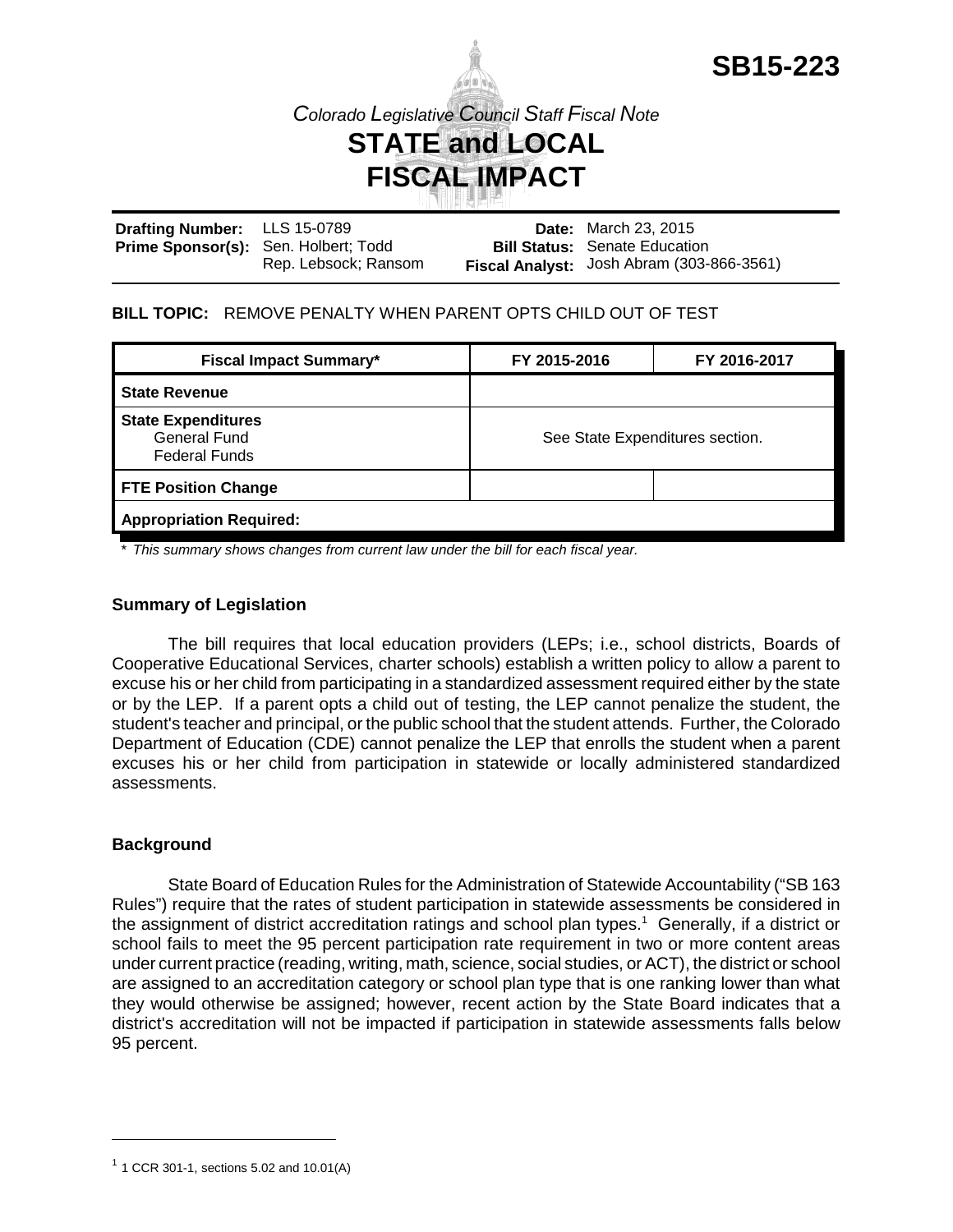March 23, 2015

The 95 percent participation rate for students and subgroups of students is a federal requirement under the Elementary and Secondary Education Act, commonly referred to as No Child Left Behind (NCLB). Every school district must adhere to this requirement as part of Colorado's NCLB waiver. Under current state law, every student enrolled in a public school is required to take the assessments administered at the grade level in which that student is enrolled.<sup>2</sup> Should an individual school or a district fail to test every student, the CDE has multiple enforcement actions available to it to enforce state accountability laws.

## **State Expenditures**

The bill increases workload in the CDE and may impact federal funding to the state, as discussed below.

*Colorado Department of Education.* The CDE must update information sources and fact sheets to inform LEPs and the public concerning the existence of an opt-out policy at the state and local level. The department must also adjust internal data systems to verify students whose parents have opted out of testing in order to recalculate performance indicators for schools and districts and to determine student longitudinal growth. This workload increase does not require additional appropriations.

**Title I federal funding.** If Colorado allows parents to opt students out of statewide testing, meeting the federal requirement that the state test all students may be jeopardized. If the state does not ensure that all students are tested, the federal Department of Education (DOE) has a range of enforcement actions it can take, including withholding federal funds, impacting state revenue.

The specific federal enforcement actions depend on the severity of non-compliance. These include sending a written request that the state come into compliance, increasing monitoring, placing a condition on the CDE's Title I grant award or on its NCLB waiver, placing the CDE on high-risk status, issuing a cease and desist order, entering into a compliance agreement with the CDE, withholding all or a portion of the CDE's Title I administrative funds, and suspending or withholding all or a portion of the state's Title I programmatic funds for schools. While withholding all or a portion of Title I funding could result, this fiscal note assumes that this is the least likely consequence imposed by the federal government as a result of the bill.

### **School District Impact**

The bill allows parents to opt students out of local assessments in addition to the state assessments. LEPs use multiple standardized assessments for diagnostics and for interim bench marking in preparation of the summative standardized test administered statewide. LEPs also assess students multiple times per year for progress monitoring. Tracking students whose parents refuse participation increases administrative and reporting workload for LEPs. The LEPs must update information sources, fact sheets, websites, etc., and maintain a database to identify which students have opted in or out in order to monitor and verify database entries prior to administering any assessment. Once implemented, the LEP may have other expenses to provide educational experiences for students not participating in standardized testing.

<sup>&</sup>lt;sup>2</sup> Section 22-7-409(1.2)(d)(l)(a), C.R.S.